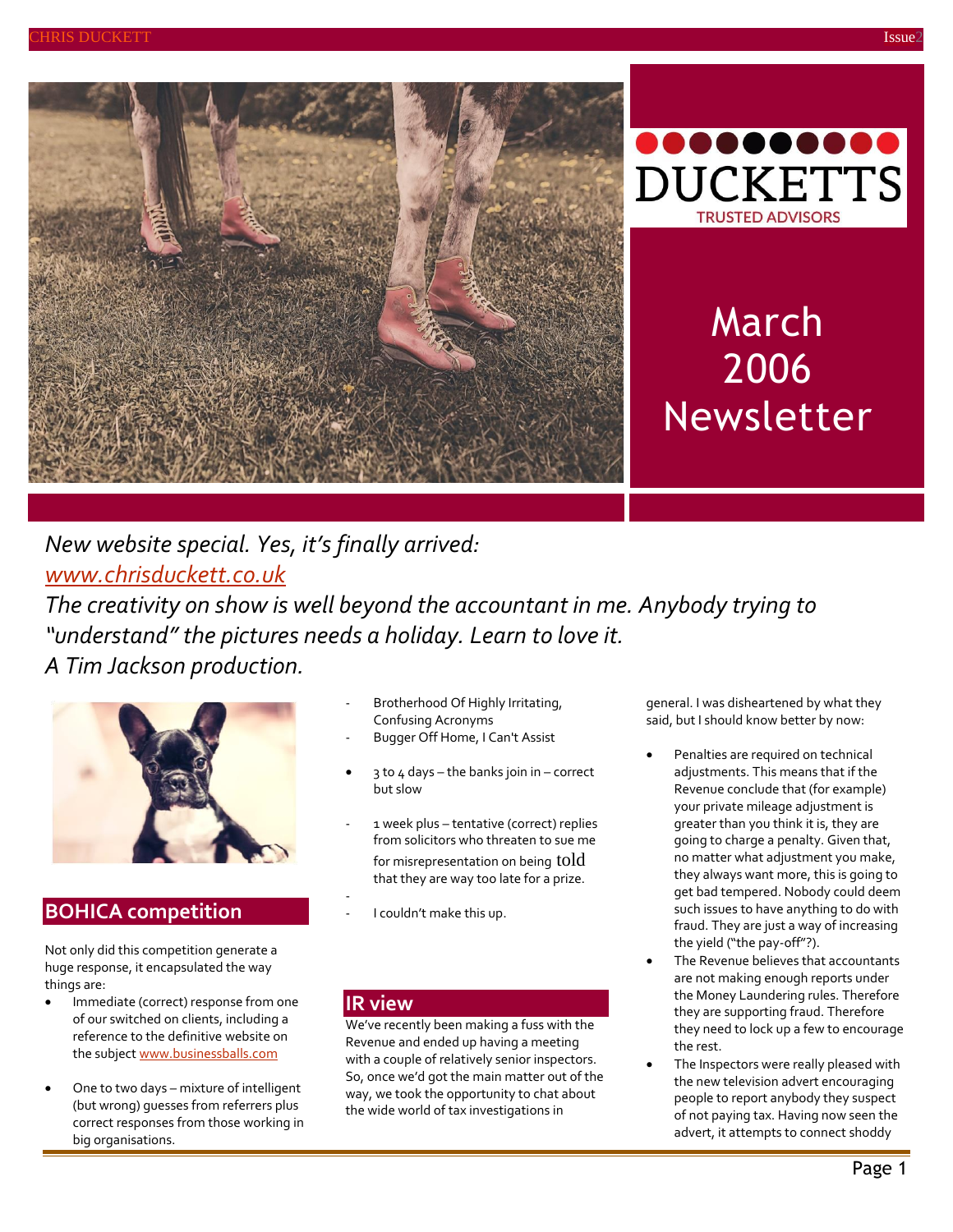workmanship with tax evasion and is aimed at cowboys in the building trade. This is all very well, but, by definition, if you've got an accountant, then you're already playing the game (by their rules). The easiest way to avoid paying tax is to live on benefits. So the whole thing (society) only works if the majority of people work to generate wealth to pay (a reasonable level of) tax. Marginalising (criminalising?) such folk can only demoralise them. Maybe I'm just (becoming) a grumpy old git?

### **YE planning letters**

In a spirit of PI minimisation, we routinely send out a letter (at this time of the year) spelling out the major compliance changes that are taking place. Just to liven things up a bit, we also commissioned Whiplash to report her view of the world. The Whiplash brief must have been a little loose, as the result is positively scurrilous. So, I've rewritten it; worthy but dull. So, dear reader, assuming you can be bothered to read about tax, you have the choice:

- [Yearendreview@chrisduckett.co.uk](mailto:Yearendreview@chrisduckett.co.uk) for the sanitised version, or
- [dontsueme@chrisduckett.co.uk](mailto:dontsueme@chrisduckett.co.uk) for the Whiplash view

I will require confirmation that you will not report me to the Institute (or anybody else) if you want the alternative version.

Incidentally, the Newsletter seems to be struggling to get through spam filters. Please select it as a preference if you want it, or tell me if you don't.



### **Grand strategy**

As you will have noticed, I've long been of the opinion that there is nothing new in life/business and consultants simply repackage the blindingly obvious. The Greeks, always, got there first. Apparently, Alexander the Great had a "grand" strategy when he conquered the Persians and this can be boiled down as follows:

- focus on your greater goal (win the war not just the battle)
- widen your perspective
- sever the roots (of the problem)
- take the indirect route to your goal (and tidy up lose ends that might bite you later)

The Alexander story is interesting, particularly as whilst he beat the Persians (thereby executing his grand strategy), he then drunk himself into a state of paranoia (they really were all out to get him) and eventually over-committed his forces. It's a shame nobody gave him the work/life balance lecture.

The 33 Strategies of War by Robert Greene [www.timesonline.co.uk/article/0,,7-](http://www.timesonline.co.uk/article/0,,7-2069116,00.html) [2069116,00.html](http://www.timesonline.co.uk/article/0,,7-2069116,00.html)

#### **Entrepreneurial seizure**

If you feel in need of generic advice, why not try a small business web portal?

#### [www.bytestart.co.uk](http://www.bytestart.co.uk/)

The Boyscout pointed me at this one. Lots of froth.

Business Link is also trying hard to make itself relevant with a series of web-based tools. This is all very well if you can work out which tools you need to develop the grand strategy. Tr[y www.businesslink.gov.uk/pdp](http://www.businesslink.gov.uk/pdp)

*A series of random web-sites for you to check out:*

### **Technology, Entertainment and Design conference**

I can't quite make out whether this is an exercise in marketing bullshit or a serious attempt to get a handle on the future. Huge amounts of material, whichever way you see it:

<http://www.ted.com/>

### **Marketing masterclass**

By one of the US gurus, David Maister. He is running a series of weekly "podcasts"? Anybody feeling brave? [www.davidmaister.com](http://www.davidmaister.com/)

### **Body & soul**

On the basis that you should spend as much time working on your mind as your body, I had a look round the Mind Gym site. [www.themindgym.com](http://www.themindgym.com/)

Unlock the shutters of your mind. Or something. You appear to need to subscribe to get any benefit at all?

#### **Audit rules in**

The new accounting and (international) audit rules came into force for December 2005 year-ends onwards. I dutifully downloaded the relevant files. You will be thrilled to hear that the document outlining example audit reports runs to 82 pages. For a report that nobody reads anyway? Anybody wanting a copy should let me know immediately. You need help.

#### **Disclaimer**

The bigger the view, the worse it looks.